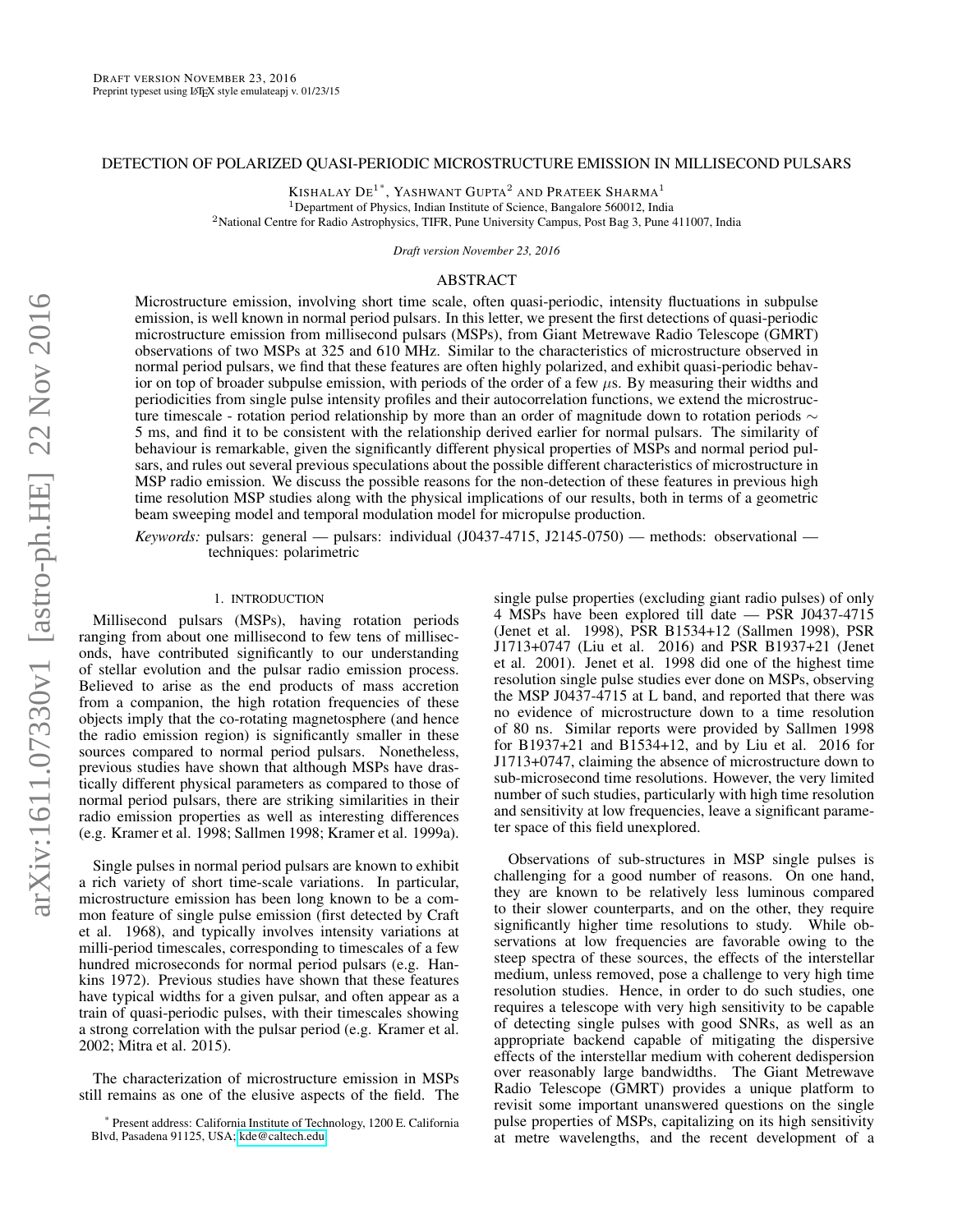real-time coherent dedispersion system (De & Gupta 2016). In this paper, we present results from a study of the full polarization properties of single pulses in two millisecond pulsars, concentrating on the characteristics of microstructure emission and its timescales.

### 2. OBSERVATIONS

The GMRT is a multi-element aperture synthesis telescope, consisting of 30 antennas, each with a diameter of 45 metres, separated by a maximum baseline of 25 km (Swarup et al. 1997). It can also be used for studies of compact objects like pulsars, by adding the signals from the antennas in an array mode (Gupta et al. 2000). We present observations of two MSPs (PSR J0437-4715 and PSR J2145-0750) at 325 MHz and 610 MHz, selected based on their catalogued fluxes at  $400$  MHz (S400  $>= 100$  mJy) and Dispersion Measures (DM  $\epsilon$  = 20 pc/cc). As we expect to see microstructure emission at time scales of 0.001 P, the criterion for the selection of frequency bands was such that the expected scattering time scale at each frequency band (see Table [1\)](#page-2-0) was smaller than the expected microstructure timescales. Wherever possible, we divided our observing time into multiple epochs to capitalize on serendipitous increase in the pulsar flux density due to refractive scintillation.

The observations were carried out using the Phased Array (PA) voltage beam mode (typically combining 14 - 16 antennas) of the GMRT Software Backend (GSB; Roy et al. 2010), which records the full Nyquist time resolution dual polarization voltage spectra for a given bandwidth, from a single phased array beam of the telescope. The recorded voltages were subsequently coherently dedispersed using an offline version of the recently developed real-time coherent dedispersion pipeline (De & Gupta, 2016). The coherently dedispersed voltages (for two circular polarizations) were used to construct Stokes spectra with the desired time resolution (see Table [1\)](#page-2-0). The time resolution used was optimized to detect sub-structures in single pulses with enough SNR, as well as to have similar phase resolutions for the two pulsars. Frequency dependent instrumental gains were corrected using the time averaged spectra for each polarization signal, while frequency dependent phases due to instrumental delays and Faraday rotation were corrected by fitting the linear polarisation angle of the average profile as a function of frequency across the band. The specific details of the observing parameters used for each epoch, along with the known parameters of the pulsars are given in Table [1.](#page-2-0)

#### 3. DATA ANALYSIS

The baselines for the individual Stokes parameters  $I, Q, U$ and  $V$  were adjusted to zero mean for all the data sets. We use the symbol  $L = \sqrt{Q^2 + U^2}$  to represent the total linear polarized intensity, and  $PA = \frac{1}{2} \arctan \frac{U}{Q}$  to represent the angle of the linear polarization. For the individual folded profiles, we plot  $P\overline{A}$  only if L exceeds three times the baseline root mean square (RMS) noise. For PSR J2145-0750, we did not detect a significant number of single pulses with high SNR (peak > 10 baseline rms) in our 325 MHz data, and hence we do not include this data in our subsequent analysis. The folded profiles from our observations at each frequency band are given in Figures [1](#page-3-0) and [2,](#page-3-1) for the pulsars J0437-4715

(at 325 MHz and 610 MHz) and J2145-0750 (at 610 MHz) respectively, which are consistent with previously published polarization profiles at these frequencies (Navarro et al. 1997; Stairs et al. 1999).

## 3.1. *Autocorrelation Function*

The timescales of microstructure emission, i.e., their widths and periodicity (if present) are of fundamental importance in microstructure studies. The Autocorrelation Function (ACF) is a useful tool to measure these timescales in individual pulses, as well as to detect the presence of 'preferred' timescales (if any) in a large ensemble of pulses. We use the definition of the ACF given in Lange et al. 1998 for our analysis. In normal period pulsars, the ACFs of individual subpulses are primarily dominated by a smooth bell shaped curve centered at zero lag, with micropulses forming weak (or occasionally strong) modulations on the broader decline of the ACF. In cases where quasi-periodic microstructure is present, they form periodic maxima in the ACF, with the time lag of the first peak representing the characteristic separations of the micropulses (e.g. Cordes at al. 1990).

### 3.2. *Searching for periodic microstructure*

We searched for the presence of microstructure in our data set by browsing through hundreds of single pulses from each observation. While we did attempt to find the presence of microstructure numerically, as done previously using ACF slope-flattening / maxima searches (e.g. Lange et al. 1998), we found that the diverse morphology of single pulses, along with the lack of a large number of single pulses with very high SNR made such automated techniques difficult to implement accurately. Hence, for each pulsar (at each frequency band), we manually browsed through the brightest single pulses (with a peak SNR threshold above a certain value) closely examining their morphology and ACFs. When periodic micropulses were found by visual inspection of the single pulse time series, we cross-checked the ACF for the presence of periodic maxima consistent with the separations and widths of the time domain features, and if present, recorded the first maxima in the ACF as the periodicity of the micropulses. Since both pulsars in our sample have low DMs, we also examined the off-pulse region around pulses which show microstructure, along with the corresponding zero DM time series, to exclude the possibility of RFI features mimicking microstructure, and did not find evidence for such contamination. Unless mentioned otherwise, we refer only to timescales of Stokes I in subsequent discussion.

#### 4. RESULTS

### 4.1. *PSR J0437-4715*

We found a large number of single pulses with high SNR (with threshold set at peak  $> 15$  baseline RMS) from this source — detecting  $> 100$  pulses at 325 MHz and  $> 800$ pulses at 610 MHz . The brightest single pulses are often highly polarized narrow spikes of emission, with widths  $<$  10  $\mu$ s and no sub-structure apparent down to our time resolutions, consistent with previous reports by Jenet et al. 1998. Manually browsing these pulses, we found a significant number (∼ 10 %) of pulses exhibiting microstructure at 610 MHz (which are not necessarily the brightest pulses in the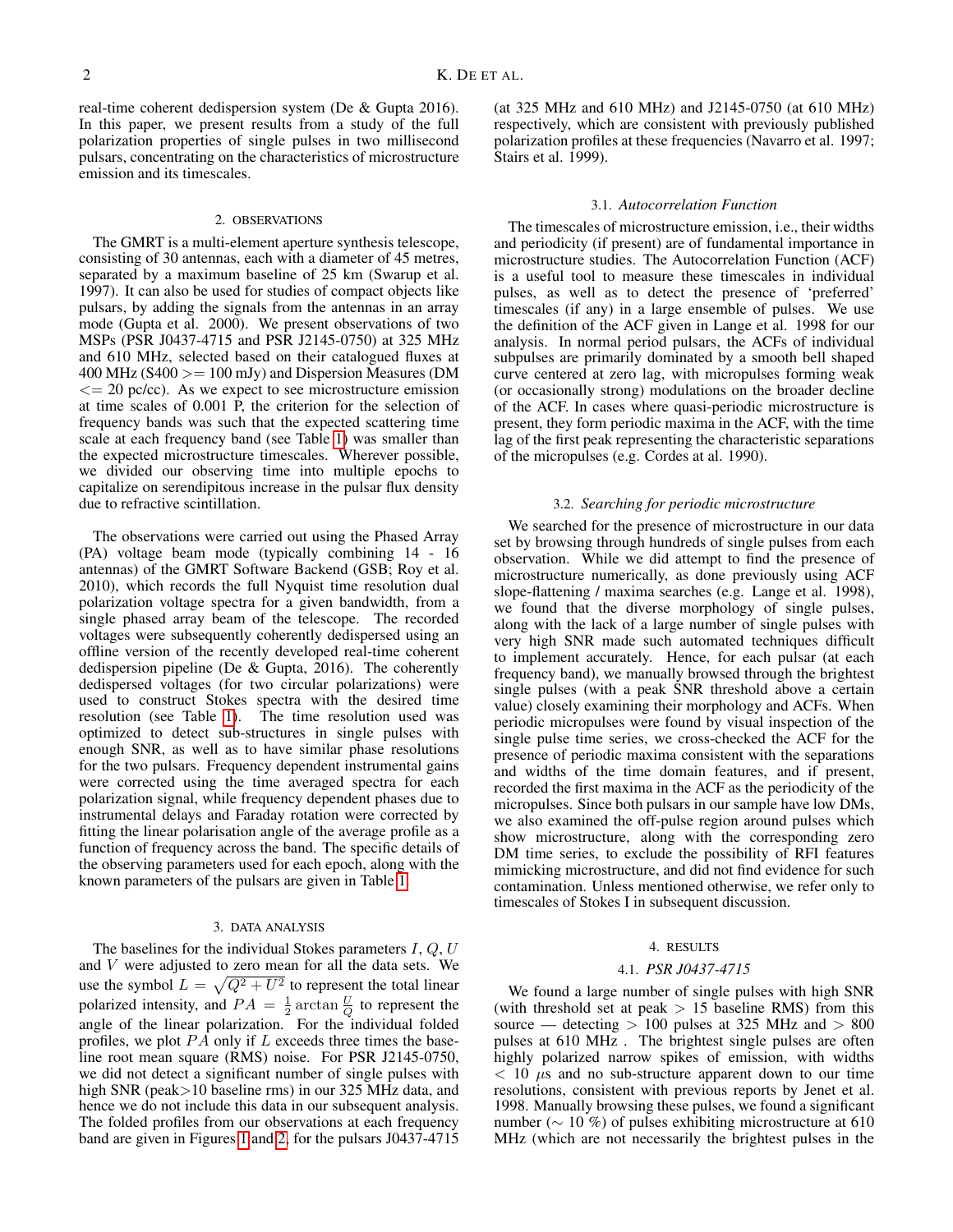<span id="page-2-0"></span>

| Pulsar Name | <b>Frequency Band</b> | Bandwidth | Duration | NP     | Resolution    | <b>MJD</b> | Period  | DΜ     | S <sub>400</sub> | RM           | $\tau_{scatt}$ |
|-------------|-----------------------|-----------|----------|--------|---------------|------------|---------|--------|------------------|--------------|----------------|
|             | <b>MHz</b>            | MHz       | sec      |        | $\mu$ s (deg) |            | ms      | pc/cc  | mJy              | rad $m^{-2}$ | $\mu$ s        |
| J0437-4715  | 610                   | 32        | 1500     | 260534 | 0.96(0.06)    | 57367      | 5.7574  | 2.6448 | 550              | $0.0\,$      | 0.004          |
| J2145-0750  | 610                   | 32        | 1920     | 19608  | 3.84(0.08)    | 57367      | 16.0524 | 8.9976 | 100              | $-1.3$       | 0.031          |
| J2145-0750  | 325                   | 32        | 600      | 37377  | 3.84(0.08)    | 57367      | 16.0524 | 8.9976 | 100              | $-1.3$       | 0.351          |
| J0437-4715  | 325                   | 32        | 1200     | 208427 | 0.96(0.06)    | 57380      | 5.7574  | 2.6448 | 550              | $0.0\,$      | 0.047          |
| J2145-0750  | 325                   | 32        | 1500     | 93444  | 3.84(0.08)    | 57381      | 16.0524 | 8.9976 | 100              | $-1.3$       | 0.351          |
| J0437-4715  | 610                   | 32        | 900      | 56320  | 0.96(0.06)    | 57389      | 5.7574  | 2.6448 | 550              | 0.0          | 0.004          |

Table 1: Observing parameters for the pulsar observations carried out in this campaign, along with previously known parameters of the respective pulsars. Column 1 indicates the names of the observed sources. Column 2 indicates the frequency band(s) where the source was observed, while Column 3 lists the bandwidth(s) used. Columns 4 and 5 provide the duration of the observations, and the total number of pulses observed (NP), respectively. Column 6 indicates the time resolution used (in  $\mu$ s / degrees of phase)for the analysis, while Column 7 indicates the MJD of observation. Column 8, 9, 10 and 11 list the pulsar period, DM, Flux at 400 MHz (S400) and RM respectively (taken from the ATNF Pulsar Catalog available at [http://www.](http://www.atnf.csiro.au/people/pulsar/psrcat/) [atnf.csiro.au/people/pulsar/psrcat/](http://www.atnf.csiro.au/people/pulsar/psrcat/); Manchester et al. 2005). Column 12 indicates the expected scattering time scale for the pulsar at the given frequency band (derived from Cordes & Lazio 2002).

data set). We further detected microstructure in a few bright pulses at 325 MHz, although the number of such pulses was lower due to the relatively lower SNR of the data. A few such sample pulses from this source, exhibiting polarized quasi-periodic microstructure are shown in Figure [1.](#page-3-0)

Micropulses, when present, are typically highly polarized, and appear either in the form of a train of 3 or more quasi-periodic modulations, or in the form of single pairs of micropulses. The modulations appear in Stokes I, L and V, and are typically weak compared to the underlying subpulse emission. As most micropulses appear in the form of close unresolved trains, it was not possible to measure their widths from the single pulse ACFs. Hence, we recorded only the micropulse periodicities from the ACFs, and show their distribution in Figure [3,](#page-4-0) along with the SNR distribution of all pulses and pulses which exhibit microstructure. We note, however, that when micropulses are resolved, their widths are typically  $\sim 2 \mu s$ , and hence unresolved with typical periodicities of  $\sim$  4  $\mu$ s. The smaller number of bright pulses exhibiting microstructure at 325 MHz did not allow us to construct meaningful distributions. Nonetheless, we report a median periodicity of 4.72  $\mu$ s found in quasi-periodic microstructure for this source at 325 MHz.

## 4.2. *PSR J2145-0750*

We did not detect a significant number of single pulses with high SNR (peak  $> 10$  baseline RMS) in any of the two observing epochs for this source at 325 MHz. However, in the single observing epoch at 610 MHz, we found  $> 700$  single pulses with peak  $> 15$  baseline RMS. Browsing these single pulses, we found a good fraction ( $\sim$  15 %) of the pulses to exhibit polarized quasi-periodic microstructure. Similar to J0437-4715, the brightest pulses are devoid of microstructure and exhibit a broad emission component only, while the relatively fainter pulses exhibiting microstructure consist of a broad subpulse component with weak modulations. A few typical pulses exhibiting quasi-periodic microstructure are shown in Figure [2.](#page-3-1)

We find micropulses to be highly polarized in this source, occasionally showing very high levels of circular polarization (see for example, the lower panel in Figure [2](#page-3-1) (a)). Resolved micropulses are virtually absent in this source, as they always appear in quasi-periodic trains of 4 or more micropulses. As a result, we recorded only the periodicities of the microstructure from the single pulse ACFs, and show their distribution in Figure [3,](#page-4-0) along with the distribution of SNR, as in the case of J0437-4715. Nonetheless, the microstructure periodicities suggest that the individual micropulse widths are  $\geq 8 \mu s$ .

## 5. DISCUSSION

The origin of microstructure emission remains as one of the most perplexing unanswered questions in our understanding of pulsar radio emission even though it is well established that microstructure is indeed an integral component of the emission process. In this paper, we have reported on the first detections of microstructure emission in millisecond pulsars, which suggests that despite of the significant differences in the physical parameters of their magnetospheres, microstructure remains as one of the fundamental properties of radio emission in these sources. Indeed, the observation that the pulses exhibiting microstructure are typically *not* the brightest pulses in our data set suggests that there is likely an ensemble of weaker pulses below our detection threshold which exhibit microstructure, thereby indicating that it may be a fairly common occurrence in MSPs.

It is instructive to reflect upon the reasons for non-detection of these features in previous high time resolution studies of MSPs. Firstly, it is important to note that the majority of previous single pulse studies of MSPs have had very limited sensitivity towards detection of single pulses, and have concentrated on statistics of accumulated pulses over many periods (e.g. Jenet et al. 2001). Our study is one of the first reports of high sensitivity, high time resolution observations at relatively low frequencies (at and below 600 MHz), which forms an ideal combination for detection of micropulses from MSPs. Interestingly, Jenet et al. 1998 did a study on J0437-4715 with similar sensitivities at 1.4 GHz, and claimed that there was no evidence for microstructure emission. However, we note that their analysis concentrated on a search for microstructure features in the average ACF of single pulses, which often does not show the expected 'breaks' when microstructure is weak or does not have a preferred timescale (Cordes et al. 1990). More recently, Liu et al. 2016 reported on the non-detection of microstructure emission in PSR J1713+0747 at L band, by analyzing the properties of the averaged ACF as well as single pulse ACFs of the brightest pulses. We note that higher frequency non-detections may also be due to a steeper spectrum of micropulses compared to subpulse emission (as shown for B2016+28 by Cordes et al. 1990).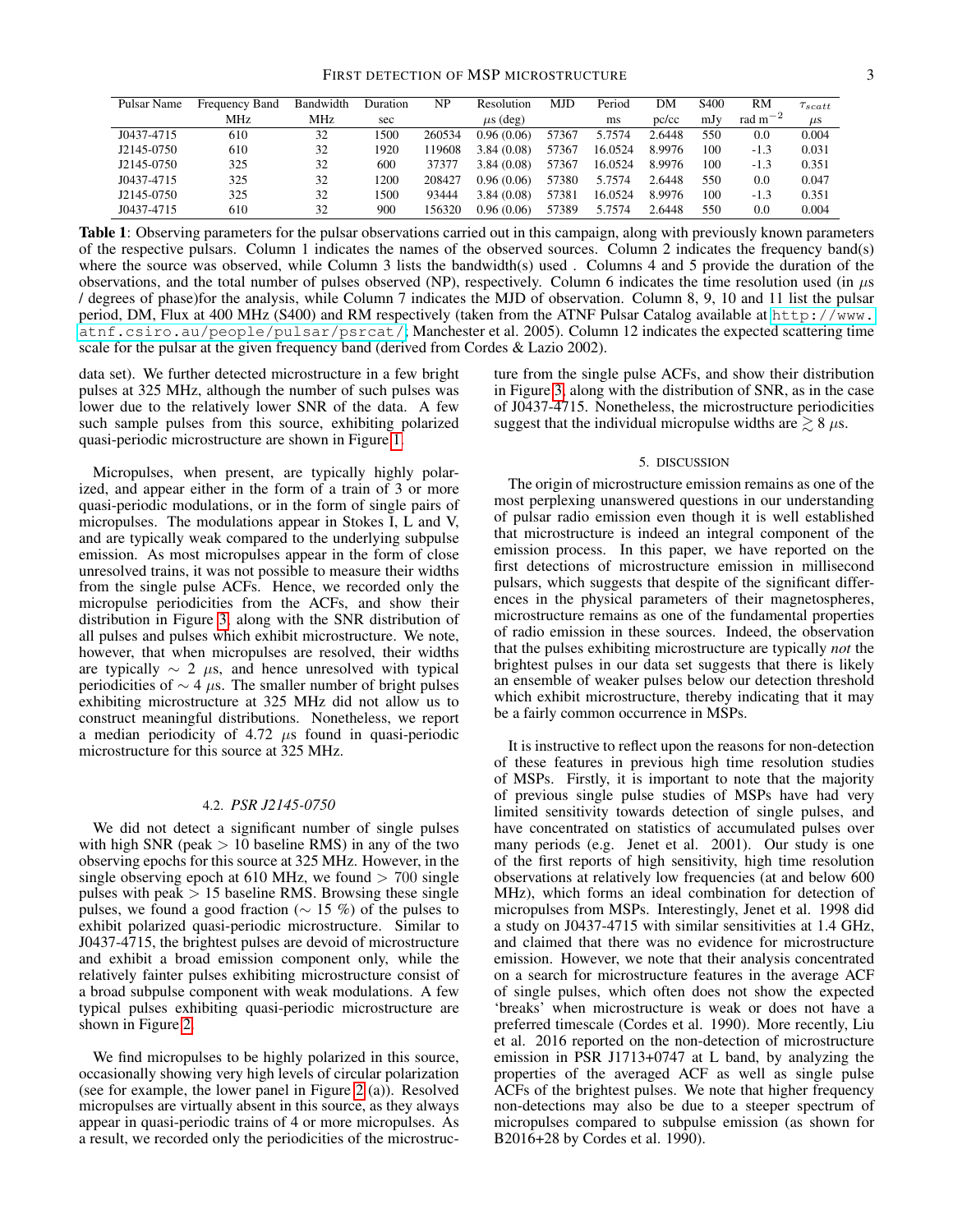<span id="page-3-0"></span>

Figure 1.: (a) Left panels show Stokes I (black), L (red), V (blue) plots of two samples pulses from PSR J0437-4715 at 325 MHz exhibiting quasi-periodic microstructure, along with their respective Stokes I ACFs on the right. The ACFs have been computed for the subpulse region under the dashed line. The colored bars on the top right of the panels containing the sample pulses indicate the off-pulse RMS of the respective Stokes parameters. (b) Same as (a) for PSR J0437-4715 at 610 MHz. (c) Folded polarization profile of J0437-4715 from an observation at 325 MHz. (d) Folded polarization profile of J0437-4715 at 610 MHz. Note the prominent oscillations in the single pulse ACFs produced by quasi-periodic microstructure.

<span id="page-3-1"></span>

Figure 2. : (a) Same as Figure [1](#page-3-0) (a) for PSR J2145-0750 at 610 MHz. (b) Folded polarization profile of J2145-0750 from an observation at 610 MHz. Note the prominent periodic oscillations in the single pulse ACFs produced by periodic microstructure.

We now use our results to examine the microstructure quasiperiodicity - pulsar rotation period relationship down to the millisecond rotation periods, using the median quasiperiodicity of the distributions (Figure [3\)](#page-4-0) as the typical periodicity and their median absolute deviation (MAD) as the characteristic scatter. Since we find micropulses to be mostly unresolved from the underlying quasi-periodicity, it is difficult to estimate their intrinsic widths and hence, we do not discuss the micropulse width - rotation period relationship. We use previously reported microstructure periodicites in Kramer et al. 2002 (Table 2) and Mitra et al. 2015 (Table 3) along with our new results to extend the relationship. Note that

previous reports combine observations from multiple frequencies of observation, and in cases where multiple reports were present (at different frequencies, different analysis techniques or for different subpulse components), we only used the results with reported uncertainty estimates and averaged their timescales for our analysis. While there is some weak evidence for change in microstructure timescales across frequencies, the dependence is known to be very weak (e.g. Kramer et al. 2002; Hankins et al. 1976; Ferguson & Seiradakis 1978). Hence, we do not expect such averaging to change the properties of the relationship significantly. As shown in Figure [4,](#page-5-0) we derive a relationship of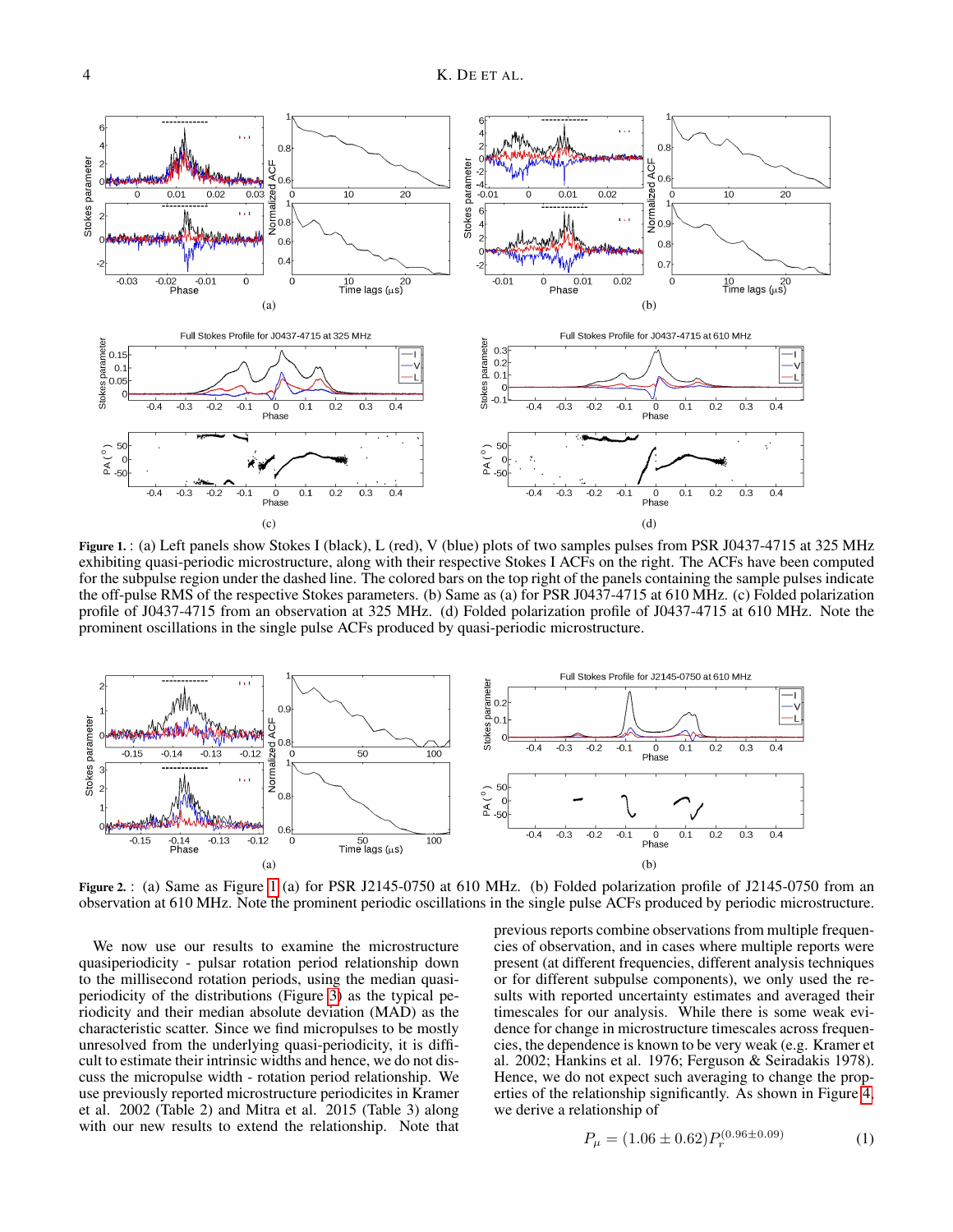<span id="page-4-0"></span>

Figure 3. : Distributions of peak SNR for all pulses (blue) and pulses showing microstructure (green) are shown for J0437-4715 (a) and J2145-0750 (b). Note that although the two distributions appear to scale with each other closely at lower SNR, the brightest pulses do not show microstructure. Also shown are distributions of microstructure quasi-periodicities for J0437-4715 (c) and J2145-0750 (d) observed at 610 MHz. The median periodicity and median absoulte deviation (MAD) of the distributions is indicated in the figure. Note that these distributions have a prominent maximum indicating the presence of a preferred timescale, with a Kolmogorov Smirnov null hypothesis (of the distribution having no preferred timescale, i.e., being a uniform distribution) probability of  $\sim 10^{-7}$  in both cases.

where  $P_{\mu}$  is the typical microstructure periodicity in units of  $\mu$ s and  $\tilde{P}_r$  is the rotation period in units of ms. The uncertainties shown are at 95% confidence level. The relationship is consistent with the linear relationships derived by Cordes et al. 1979 and Mitra et al. 2015 from data for only normal period pulsars. This result indicates that there is a striking similarity of the properties of microstructure emission in normal and recycled pulsars.

Lastly, we note that while we have presented here an analysis of the timescales of Stokes I only, we were also able to measure the periodicities of Stokes V and Stokes L in cases where micropulses were highly polarized. While we did find that the periodicities in Stokes I, V and L were largely similar, the lower SNR of the Stokes V and L profiles prevented a statistically accurate conclusion about their consistency. Additionally, the low SNR of the Stokes L profiles did not allow a close examination of the behavior of the PA across individual micropulses. Indeed, recent reports by Mitra et al. 2015 have suggested that the periodicities in these parameters are consistent with each other, leading them to argue that microstructure *does not* arise from single particle curvature radiation in vacuum.

However, the stability of the micropulse timescale rotation period relationship down to millisecond periods does support a geometric origin of microstructure, wherein micropulses are formed by sweeping beams of radiation arranged longitudinally across the emission region (with constant angular widths  $\sim 0.18^\circ$ ). We note that the reported inconsistency of the polarization signatures only rule out single particle curvature radiation as the origin of micropulse emission, but do not necessarily rule out a geometric origin. Additionally, a radial / temporal origin of micropulse production is also a plausible alternative. In this model, micropulses arise from a radial modulation of the emission region, created either during the plasma production process or by modulation during propagation. It must be noted, however, that the modulation mechanism *must* be directly associated with the pulsar rotation period (for example, by means of rotation dependent electromagnetic fields; Cordes et al. 1990) to account for the strong dependence of periodicity with the rotation period. Clearly, future theoretical progress in this field coupled with observations of a larger number of pulsars are required to resolve these issues.

6. SUMMARY